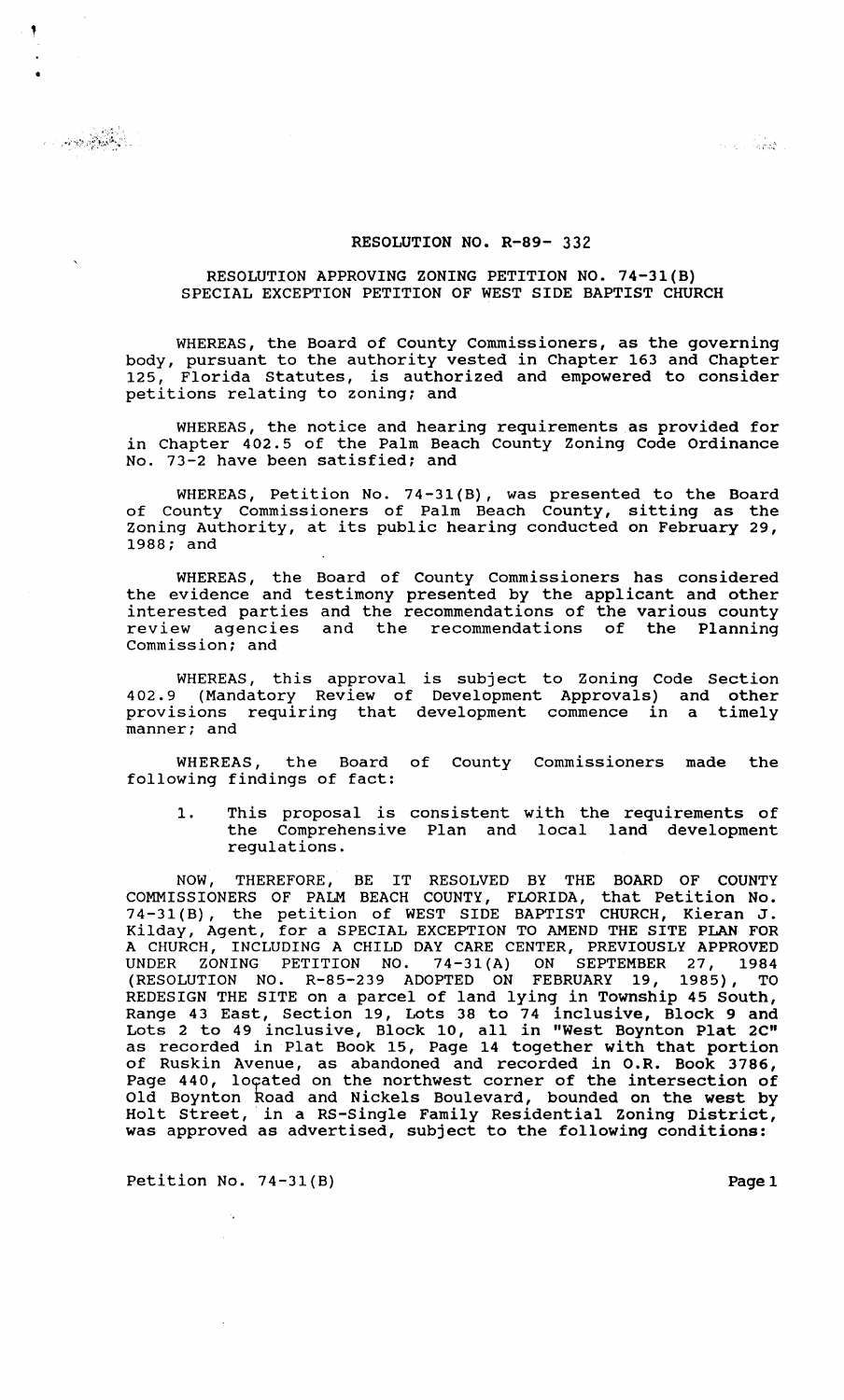- 1. The petitioner conditions of herein. shall comply approval unless with all expressly previous modified
- 2. Prior to certification, the site plan shall be amended to indicate the following:
	- a) The labeling and dimensioning of all preservation areas.

大家的人的

b) Proper labeling of setbacks.

 $\mathcal{D}^{\text{max}}_{\text{max}}$ 

- c) The tree requirements in all terminal islands.
- d) Paved parking, or obtain variance relief from Board of Adjustment for grass parking.
- 3. Petitioner shall redesign the entrance depth to a minimum of thirty-five (35) feet off Nickels Boulevard.
- 4 . The number of parking spaces shall be reduced, permit preservation of scrub oaks located along northern property line. The parking lot shall redesigned to preserve this vegetation and provide for continuous circulation. to the be
- 5. Condition No. 5 of Zoning Petition No. (Resolution No. R-85-239 adopted February which currently states: 74-51(A) 19, 1985)
	- "5. The property owner shall convey for the ultimate right of way of Old Boynton Road, 40 feet from centerline within 90 days of adoption of the Resolution by the Board of County Commissioners; conveyance must be accepted by Palm Beach County prior to issuance of first Building Permit."

Is hereby amended to read:

"5. within 90 days of approval of this project, the property owner shall convey to Palm Beach County by road right-of-way warranty deed for Old Boynton Road, 40 feet from centerline free of all encumbrances and encroachments. Petitioner shall provide Palm Beach County with SUfficient documentation acceptable to the Land Acquisition Division to ensure that the property is free of Brytston co ensure that the property is free of<br>all encumbrances and encroachments. Should encumbrances or encroachments exist, the County Engineer shall make the sole determination as to the acceptance of the right-of-way deed. This right-of-way shall be conveyed within 90 days of approval of this project or prior to approval of the site Plan whichever shall first occur."

Petition No. 74-31(B) Page 2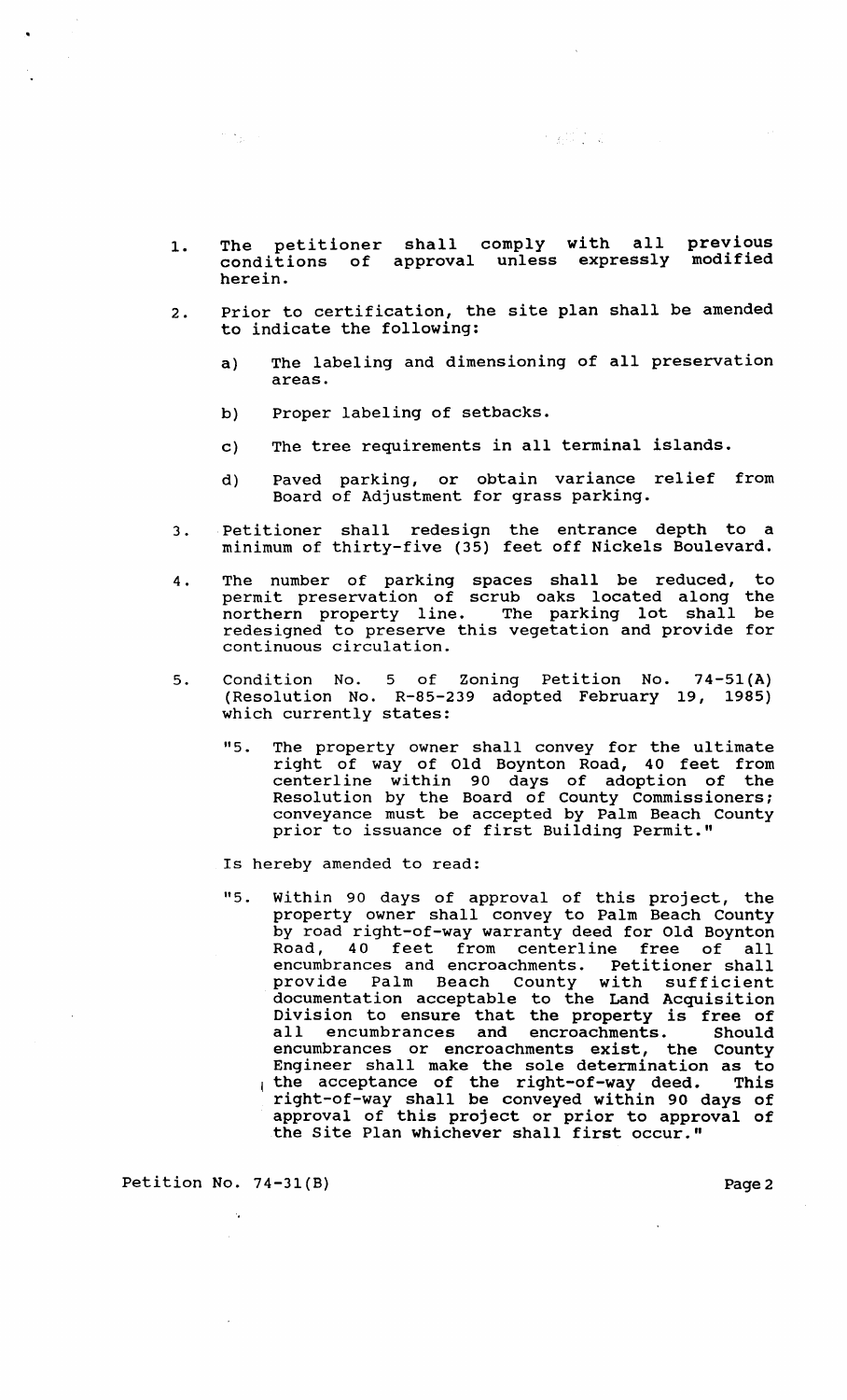- 6. Condition No. 8 of Zoning Petition No. (Resolution No. R-85-239 adopted February which currently states: 74-51(A) 19, 1985)
	- "8. The developer shall pay a Fair Share Fee in the amount and manner required by the "Fair Share contribution for Road Improvements Ordinance" as it presently exists or as it may from time to time be amended. Presently the Fair Share Fee for this project is \$2,000.00."

 $\frac{1}{2}\int_{0}^{\frac{1}{2}}\frac{dx}{y}dy$ 

Is hereby amended to read:

..

- "8. The property owner shall pay a Fair Share Fee in the amount and manner required by the "Fair Share contribution for Road Improvements Ordinance" as it presently exists or as it may from time to time be amended. The Fair Share Fee for this project presently is \$9,403.00 (351 trips X \$26.79 per trip)."
- 7. Since sewer septic tank property. service is shall not available to the property, be approved for use on the
- 8. Because water service is available to the property, a well shall not be approved for potable water use.
- 9. Failure to comply with the conditions herein may result in the denial or revocation of a building permit; the issuance of a stop work order; the denial of a Certificate of Occupancy on any building or structure; or the denial or revocation of any permit or approval for any developer-owner, commercial-owner, lessee, or user of the subject property. Appeals from such action may be taken to the Palm Beach County Board of Adjustment or as otherwise provided in the Palm Beach County Zoning Code. Violations of the conditions herein shall constitute violations of the Palm Beach County Zoning Code.
- 10. Maximum occupancy of the day care center shall be limited to 120 students and eight (8) staff.

Petition No. 74-31(B) Page 3

 $\mathbf{I}$